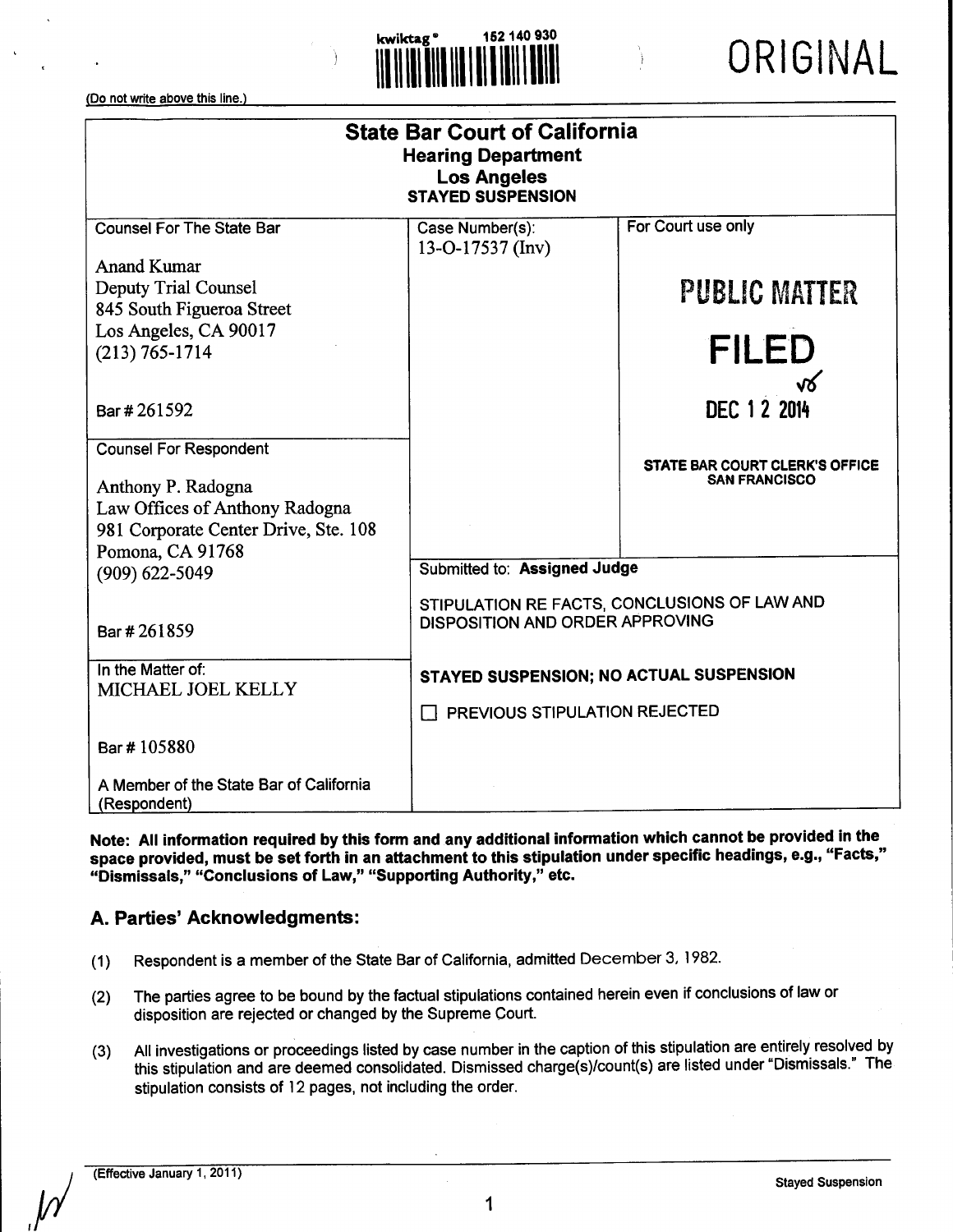- (4) A statement of acts or omissions acknowledged by Respondent as cause or causes for discipline is included under "Facts."
- (5) Conclusions of law, drawn from and specifically referring to the facts are also included under "Conclusions of Law".
- (6) The parties must include supporting authority for the recommended level of discipline under the heading "Supporting Authority."
- (7) No more than 30 days prior to the filing of this stipulation, Respondent has been advised in writing of any pending investigation/proceeding not resolved by this stipulation, except for criminal investigations.
- (8) Payment of Disciplinary Costs—Respondent acknowledges the provisions of Bus. & Prof. Code §§6086.10 & 6140.7. (Check one option only):
	- $\square$  Costs are added to membership fee for calendar year following effective date of discipline.<br>  $\boxtimes$  Costs are to be paid in equal amounts prior to February 1 for the following membership yea
		- Costs are to be paid in equal amounts prior to February 1 for the following membership years: two (2) billing cycles immediately following the effective date of the Supreme Court order in this matter. (Hardship, special circumstances or other good cause per rule 5.132, Rules of Procedure). If Respondent fails to pay any installment as described above, or as may be modified by the State Bar Court, the remaining balance is due and payable immediately.

Costs are waived in part as set forth in a separate attachment entitled "Partial Waiver of Costs".



# **B. Aggravating Circumstances [for definition, see Standards for Attorney Sanctions for Professional Misconduct, standard 1.2(b)]. Facts supporting aggravating circumstances are required.**

- (1) [] **Prior record of discipline** [see standard 1.2(f)]
	- (a)  $\Box$  State Bar Court case # of prior case
	- $(b)$  Date prior discipline effective
	- (c) [] Rules of Professional Conduct/State Bar Act violations:
	- (d)  $\Box$  Degree of prior discipline
	- (e) [] If Respondent has two or more incidents of prior discipline, use space provided below or a separate attachment entitled "Prior Discipline.
- (2) **[] Dishonesty:** Respondent's misconduct was surrounded by or followed by bad faith, dishonesty, concealment, overreaching or other violations of the State Bar Act or Rules of Professional Conduct.
- (3) [] **Trust Violation:** Trust funds or property were involved and Respondent refused or was unable to account to the client or person who was the object of the misconduct for improper conduct toward said funds or property.
- $(4)$  **Harm:** Respondent's misconduct harmed significantly a client, the public or the administration of justice.
- (5) [] Indifference: Respondent demonstrated indifference toward rectification of or atonement for the consequences of his or her misconduct.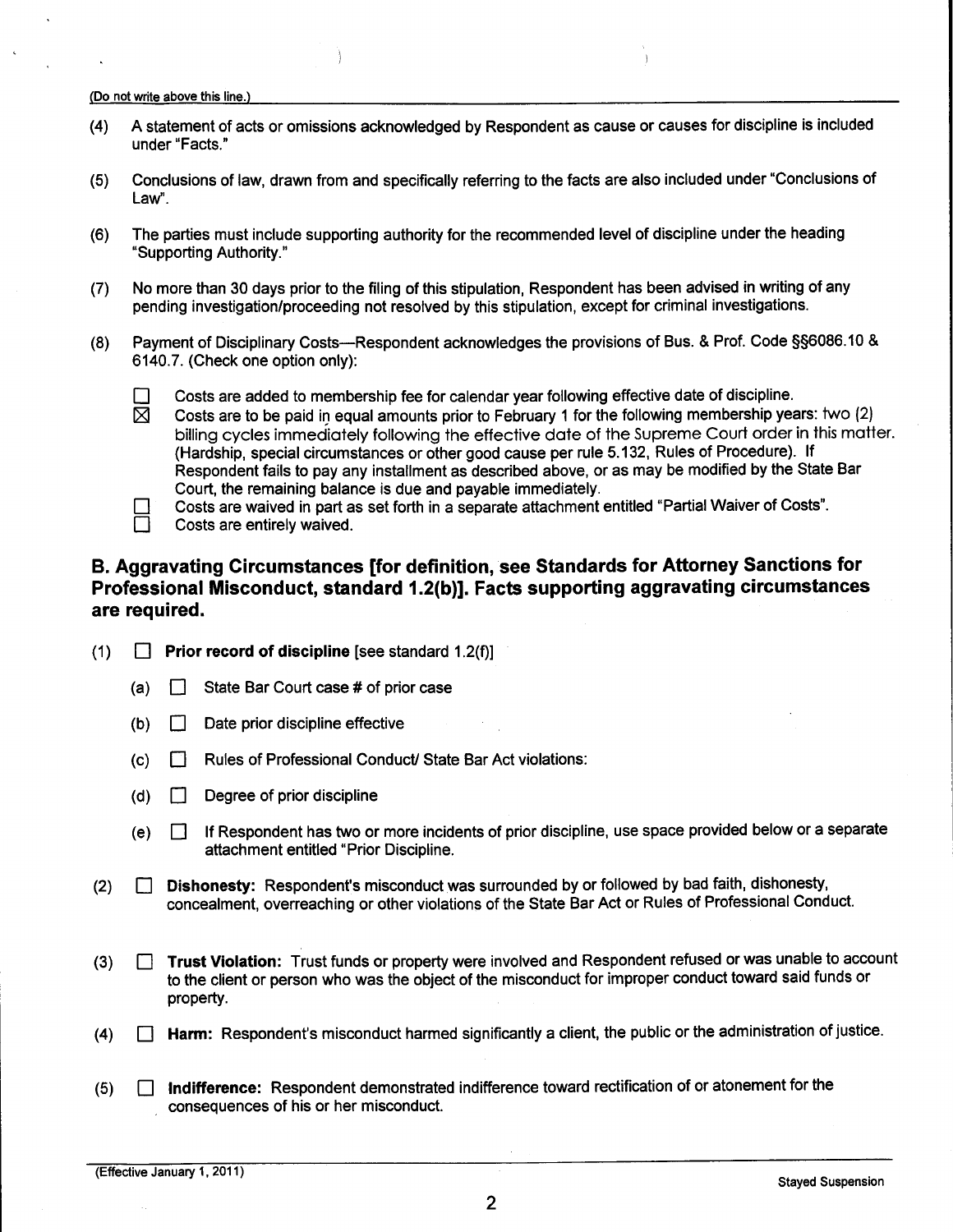- (6) [] Lack **of Cooperation:** Respondent displayed a lack of candor and cooperation to victims of his/her misconduct or to the State Bar during disciplinary investigation or proceedings.
- (7) [] Multiple/Pattern **of Misconduct:** Respondent's current misconduct evidences multiple acts of wrongdoing or demonstrates a pattern of misconduct.
- (8) [] No **aggravating circumstances** are involved.

#### **Additional aggravating circumstances**

# **C. Mitigating Circumstances [see standard 1.2(e)]. Facts supporting mitigating circumstances are required.**

- (1) [] No **Prior Discipline:** Respondent has no prior record of discipline over many years of practice coupled with present misconduct which is not deemed serious.
- (2)  $\Box$  No Harm: Respondent did not harm the client or person who was the object of the misconduct.
- (3) **I** Candor/Cooperation: Respondent displayed spontaneous candor and cooperation with the victims of his/her misconduct and to the State Bar during disciplinary investigation and proceedings.
- **(4) [] Remorse:** Respondent promptly took objective steps spontaneously demonstrating remorse and recognition of the wrongdoing, which steps were designed to timely atone for any consequences of his/her misconduct.
- **(5) [] Restitution:** Respondent paid \$ on disciplinary, civil or criminal proceedings. in restitution to without the threat or force of
- (6) [] Delay: These disciplinary proceedings were excessively delayed. The delay is not attributable to Respondent and the delay prejudiced him/her.
- $(7)$ **Good Faith: Respondent acted in good faith.**
- **(8) [] Emotional/Physical Difficulties:** At the time of the stipulated act or acts of professional misconduct Respondent suffered extreme emotional difficulties or physical disabilities which expert testimony would establish was directly responsible for the misconduct. The difficulties or disabilities were not the product of any illegal conduct by the member, such as illegal drug or substance abuse, and Respondent no longer suffers from such difficulties or disabilities.
- **Severe Financial Stress:** At the time of the misconduct, Respondent suffered from severe financial stress  $(9)$  $\mathbf{L}$ which resulted from circumstances not reasonably foreseeable or which were beyond his/her control and which were directly responsible for the misconduct.
- (10) [] **Family Problems:** At the time of the misconduct, Respondent suffered extreme difficulties in his/her personal life which were other than emotional or physical in nature.
- (11) [] **Good Character:** Respondent's good character is attested to by a wide range of references in the legal and general communities who are aware of the full extent of his/her misconduct.
- $(12)$   $\Box$ **Rehabilitation:** Considerable time has passed since the acts of professional misconduct occurred followed by convincing proof of subsequent rehabilitation.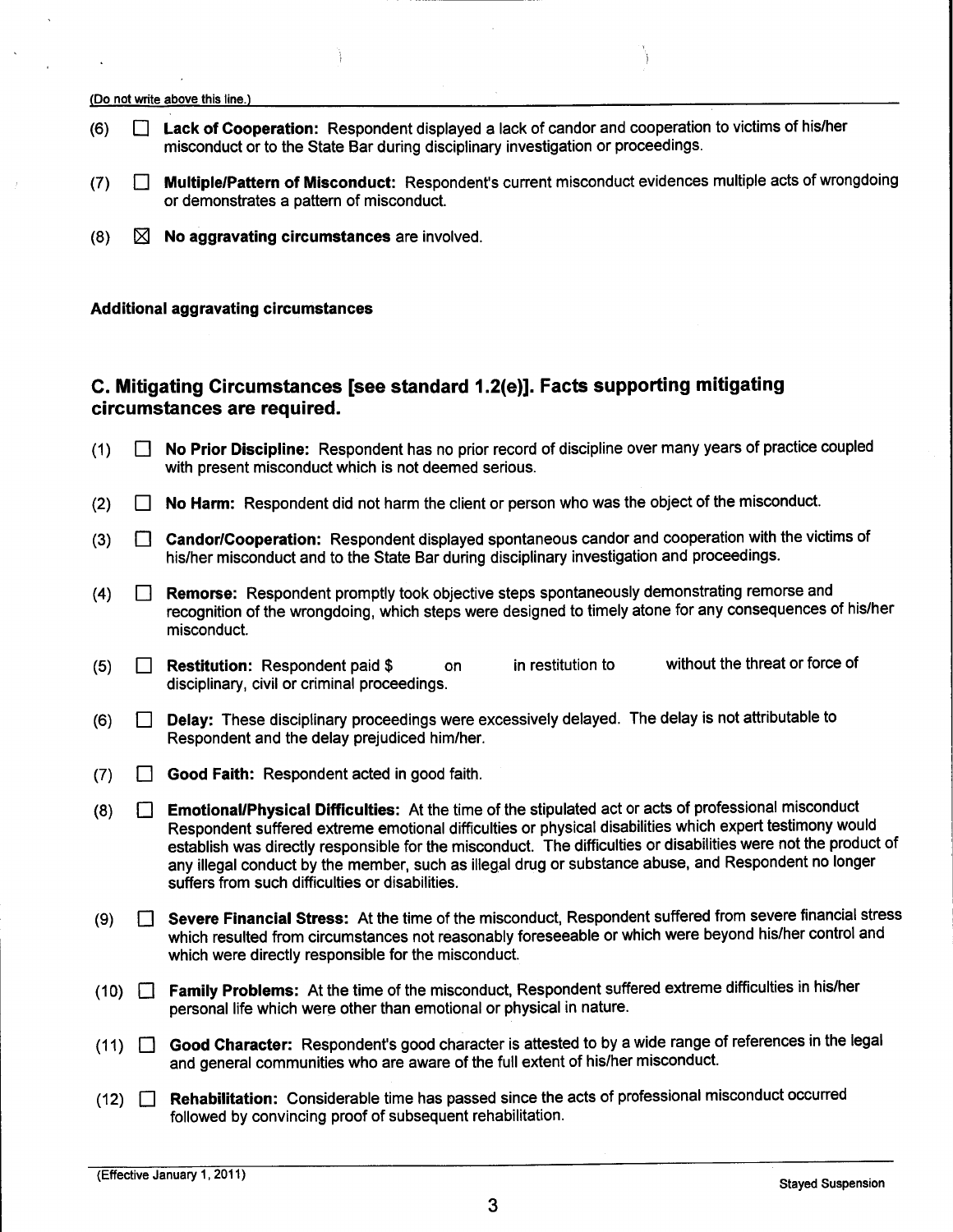# $(13)$   $\Box$  No mitigating circumstances are involved.

# Additional mitigating circumstances

Lack of Prior Record of Discipline, see stipulation, at page 10.

Pre-filing stipulation, see stipulation, at page 10.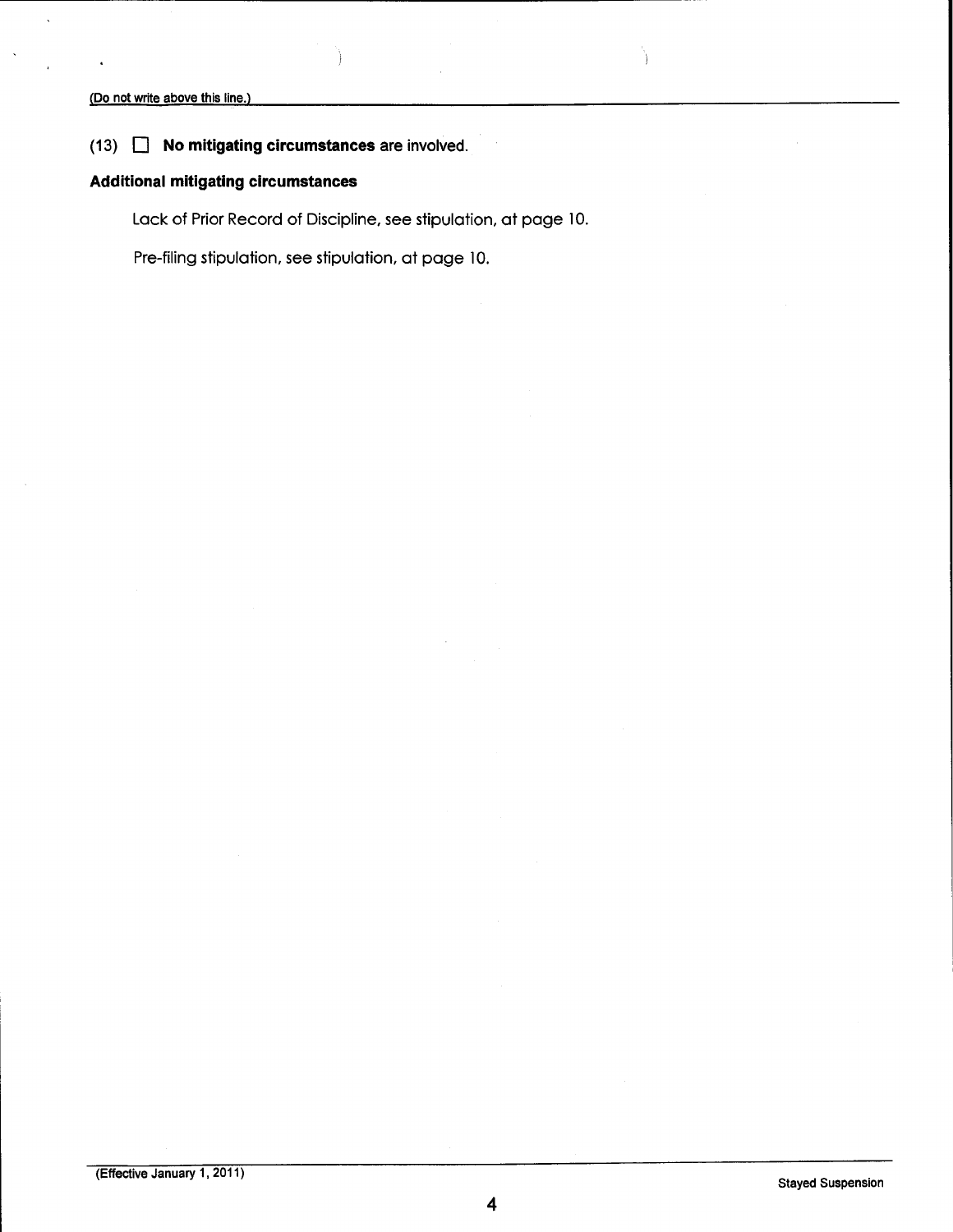### **D. Discipline:**

- (1) [] **Stayed Suspension:**
	- (a)  $\boxtimes$  Respondent must be suspended from the practice of law for a period of two (2) years.
		- and until Respondent shows proof satisfactory to the State Bar Court of rehabilitation and i.  $\Box$ present fitness to practice and present learning and ability in the law pursuant to standard 1.4(c)(ii), Standards for Attorney Sanctions for Professional Misconduct.
		- ii.¸ [] and until Respondent pays restitution as set forth in the Financial Conditions form attached to this stipulation.
		- iii.  $\Box$  and until Respondent does the following:

The above-referenced suspension is stayed.

 $(2)$   $\boxtimes$  **Probation:** 

Respondent is placed on probation for a period of two (2) years, which will commence upon the effective date of the Supreme Court order in this matter. (See rule 9.18 California Rules of Court.)

# **E. Additional Conditions of Probation:**

- $(1)$   $\boxtimes$  During the probation period, Respondent must comply with the provisions of the State Bar Act and Rules of Professional Conduct.
- $(2)$   $\boxtimes$  Within ten (10) days of any change, Respondent must report to the Membership Records Office of the State Bar and to the Office of Probation of the State Bar of California ("Office of Probation"), all changes of information, including current office address and telephone number, or other address for State Bar purposes, as prescribed by section 6002.1 of the Business and Professions Code.
- (3)  $\boxtimes$  Within thirty (30) days from the effective date of discipline, Respondent must contact the Office of Probation and schedule a meeting with Respondent's assigned probation deputy to discuss these terms and conditions of probation. Upon the direction of the Office of Probation, Respondent must meet with the probation deputy either in-person or by telephone. During the period of probation, Respondent must promptly meet with the probation deputy as directed and upon request.
- (4) Respondent must submit written quarterly reports to the Office of Probation on each January 10, April 10, July 10, and October 10 of the period of probation. Under penalty of perjury, Respondent must state whether Respondent has complied with the State Bar Act, the Rules of Professional Conduct, and all conditions of probation during the preceding calendar quarter. Respondent must also state whether there are any proceedings pending against him or her in the State Bar Court and if so, the case number and current status of that proceeding. If the first report would cover less than 30 days, that report must be submitted on the next quarter date, and cover the extended period.

In addition to all quarterly reports, a final report, containing the same information, is due no earlier than twenty (20) days before the last day of the period of probation and no later than the last day of probation.

**(5) []** Respondent must be assigned a probation monitor. Respondent must promptly review the terms and conditions of probation with the probation monitor to establish a manner and schedule of compliance. During the period of probation, Respondent must furnish to the monitor such reports as may be requested, in addition to the quarterly reports required to be submitted to the Office of Probation. Respondent must cooperate fully with the probation monitor.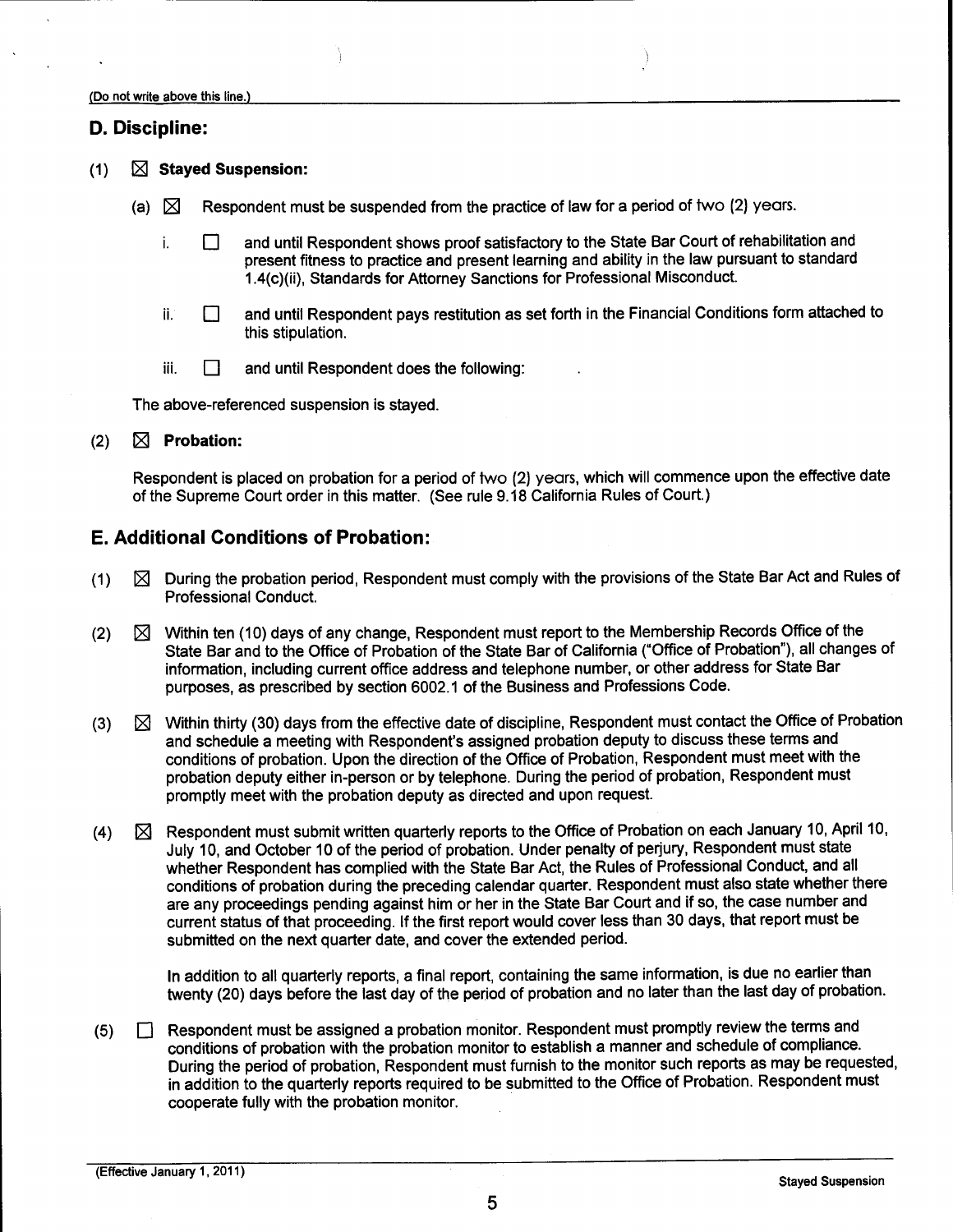- **(6) []** Subject to assertion of applicable privileges, Respondent must answer fully, promptly and truthfully any inquiries of the Office of Probation and any probation monitor assigned under these conditions which are directed to Respondent personally or in writing relating to whether Respondent is complying or has complied with the probation conditions.
- (7)  $\boxtimes$  Within one (1) year of the effective date of the discipline herein, Respondent must provide to the Office of Probation satisfactory proof of attendance at a session of the State Bar Ethics School, and passage of the test given at the end of that session.
	-

**No Ethics School recommended. Reason:** 

- **(8) []** Respondent must comply with all conditions of probation imposed in the underlying criminal matter and must so declare under penalty of perjury in conjunction with any quarterly report to be filed with the Office of Probation.
- (9)  $\boxtimes$  The following conditions are attached hereto and incorporated:
	- [] Substance Abuse Conditions [] Law Office Management Conditions

 $\Box$  Medical Conditions  $\boxtimes$  Financial Conditions

- **F. Other Conditions Negotiated by the Parties:**
- (1) [] **Multistate Professional Responsibility Examination:** Respondent must provide proof of passage of the Multistate Professional Responsibility Examination ("MPRE"), administered by the National Conference of Bar Examiners, to the Office of Probation within one year. Failure **to pass the** MPRE results in **actual suspension without further hearing until passage. But see** rule 9.10(b), California **Rules** of Court, and rule 5.162(A) & (E), Rules of **Procedure.**

[] No MPRE recommended. Reason:

(2) [] Other **Conditions:**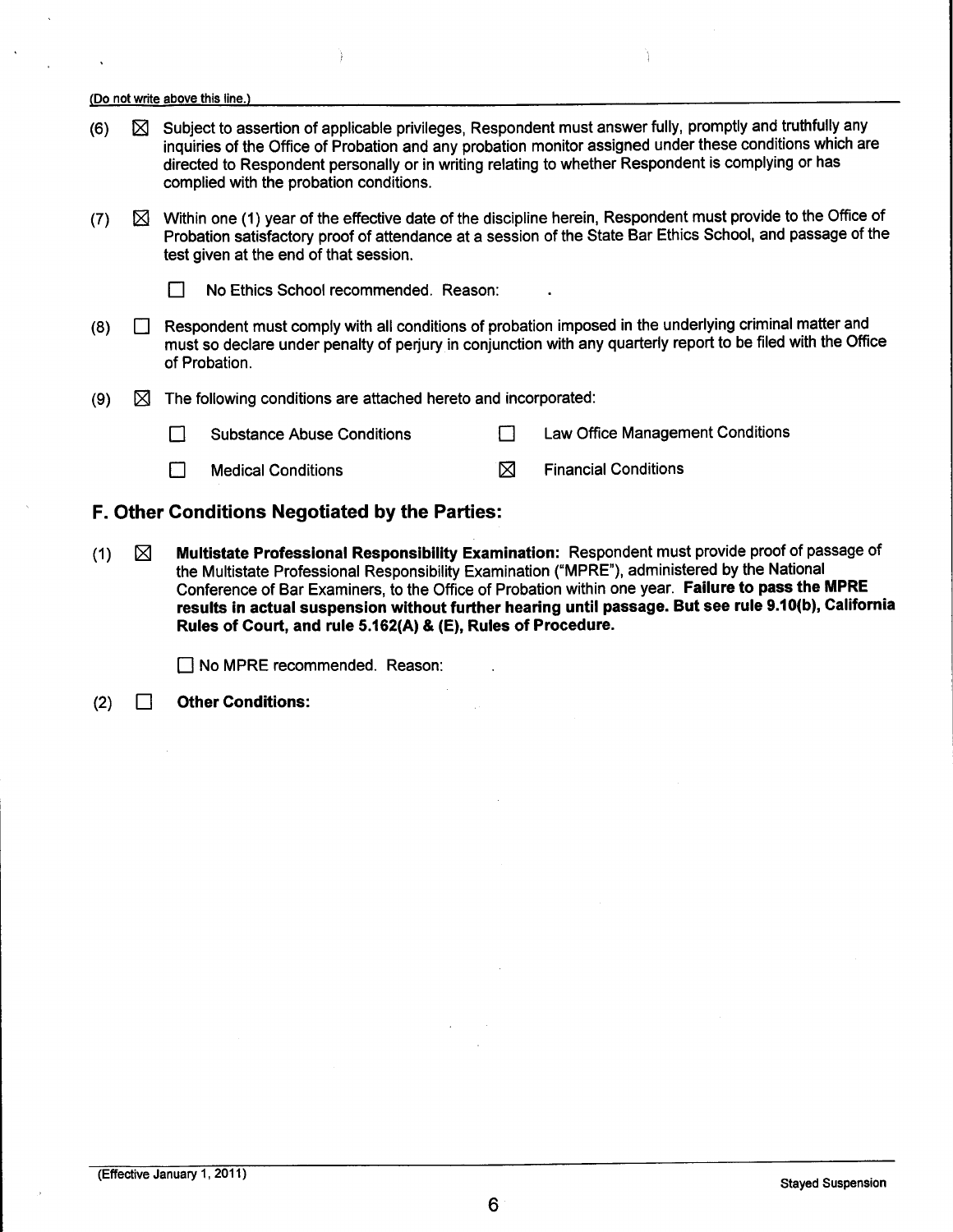| In the Matter of:         | Case Number(s): |
|---------------------------|-----------------|
| <b>MICHAEL JOEL KELLY</b> | 13-O-17537      |
|                           |                 |

# **Financial Conditions**

#### **a. Restitution**

 $\Box$  Respondent must pay restitution (including the principal amount, plus interest of 10% per annum) to the payee(s) listed below. If the Client Security Fund ("CSF") has reimbursed one or more of the payee(s) for all or any portion of the principal amount(s) listed below, Respondent must also pay restitution to CSF in the amount(s) paid, plus applicable interest and costs.

| Payee | <b>Principal Amount</b> | <b>Interest Accrues From</b> |
|-------|-------------------------|------------------------------|
|       |                         |                              |
|       |                         |                              |
|       |                         |                              |
|       |                         |                              |

[] Respondent must pay above-referenced restitution and provide satisfactory proof of payment to the Office of Probation not later than

#### **b. Installment Restitution Payments**

[] Respondent must pay the above-referenced restitution on the payment schedule set forth below. Respondent must provide satisfactory proof of payment to the Office of Probation with each quarterly probation report, or as otherwise directed by the Office of Probation. No later than 30 days prior to the expiration of the period of probation (or period of reproval), Respondent must make any necessary final payment(s) in order to complete the payment of restitution, including interest, in full.

| <b>Payment Frequency</b><br>Payee/CSF (as applicable)   Minimum Payment Amount |  |
|--------------------------------------------------------------------------------|--|
|                                                                                |  |
|                                                                                |  |
|                                                                                |  |
|                                                                                |  |

 $\Box$  If Respondent fails to pay any installment as described above, or as may be modified by the State Bar Court, the remaining balance is due and payable immediately.

#### **c. Client Funds Certificate**

- $\Box$  1. If Respondent possesses client funds at any time during the period covered by a required quarterly report, Respondent must file with each required report a certificate from Respondent and/or a certified public accountant or other financial professional approved by the Office of Probation, certifying that:
	- a. Respondent has maintained a bank account in a bank authorized to do business in the State of California, at a branch located within the State of California, and that such account is designated as a "Trust Account" or "Clients' Funds Account";

**Page**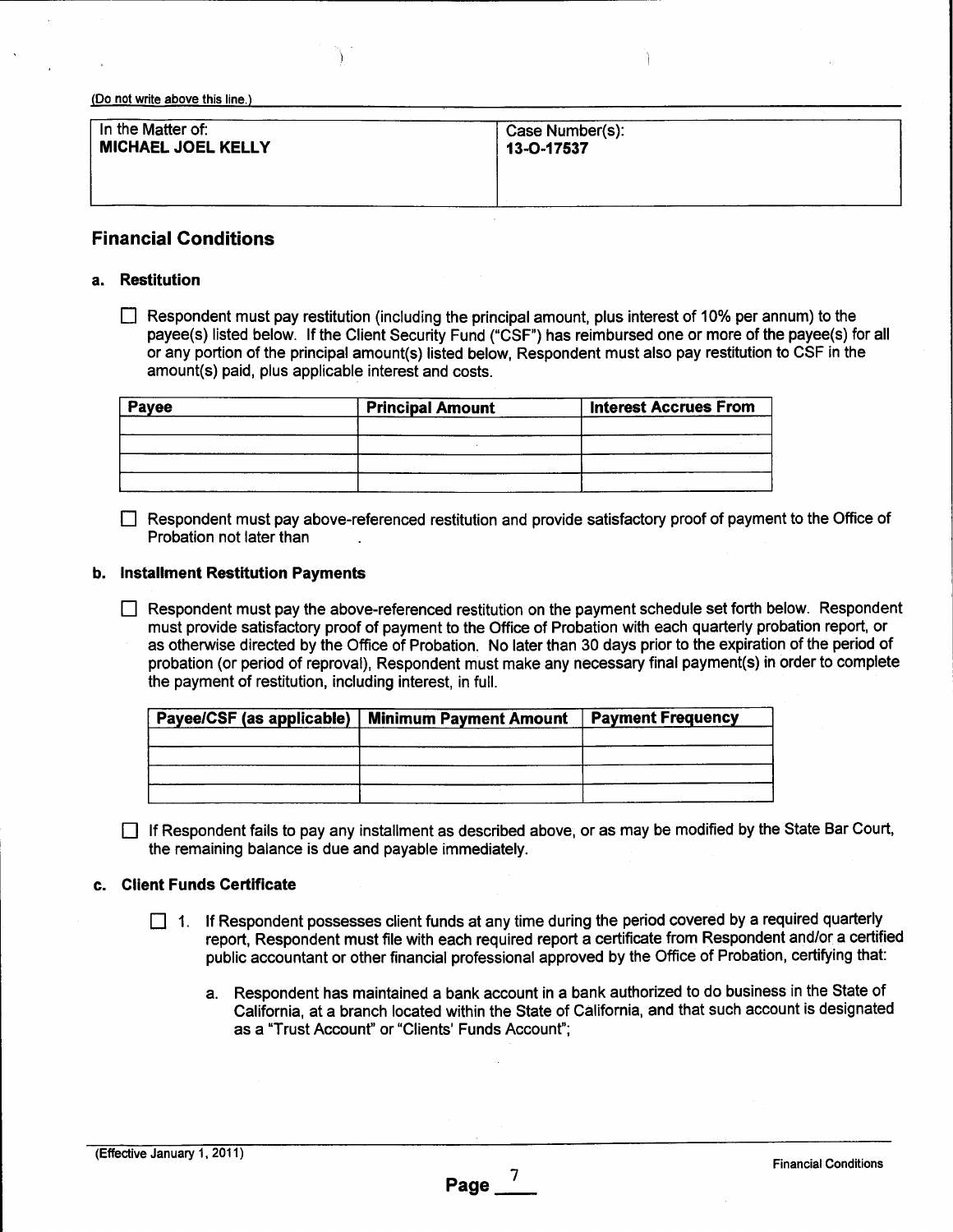**ii.**

- b. Respondent has kept and maintained the following:
	- A written ledger for each client on whose behalf funds are held that sets forth: i.
		- 1. the name of such client;
		- 2. the date, amount and source of all funds received on behalf of such client;
		- 3. the date, amount, payee and purpose of each disbursement made on behalf of such client; and,
		- 4. the current balance for such client.
		- a written journal for each client trust fund account that sets forth:
			- 1. the name of such account;
			- 2. the date, amount and client affected by each debit and credit; and,
			- 3. the current balance in such account.
	- **iii.** all bank statements and cancelled checks for each client trust account; and,
	- each monthly reconciliation (balancing) of (i), (ii), and (iii), above, and if there are any iv. differences between the monthly total balances reflected in (i), (ii), and (iii), above, the reasons for the differences.
- c. Respondent has maintained a written journal of securities or other properties held for clients that specifies:
	- i. each item of security and property held;
	- ii. the person on whose behalf the security or property is held;
	- iii. the date of receipt of the security or property;
	- iv. the date of distribution of the security or property; and,
	- v. the person to whom the security or property was distributed.
- 2. If Respondent does not possess any client funds, property or securities during the entire period covered by a report, Respondent must so state under penalty of perjury in the report filed with the Office of Probation for that reporting period. In this circumstance, Respondent need not file the accountant's certificate described above.
- 3. The requirements of this condition are in addition to those set forth in rule 4-100, Rules of Professional Conduct.

#### **d. Client Trust Accounting School**

 $\boxtimes$  Within one (1) year of the effective date of the discipline herein, Respondent must supply to the Office of Probation satisfactory proof of attendance at a session of the Ethics School Client Trust Accounting School, within the same period of time, and passage of the test given at the end of that session.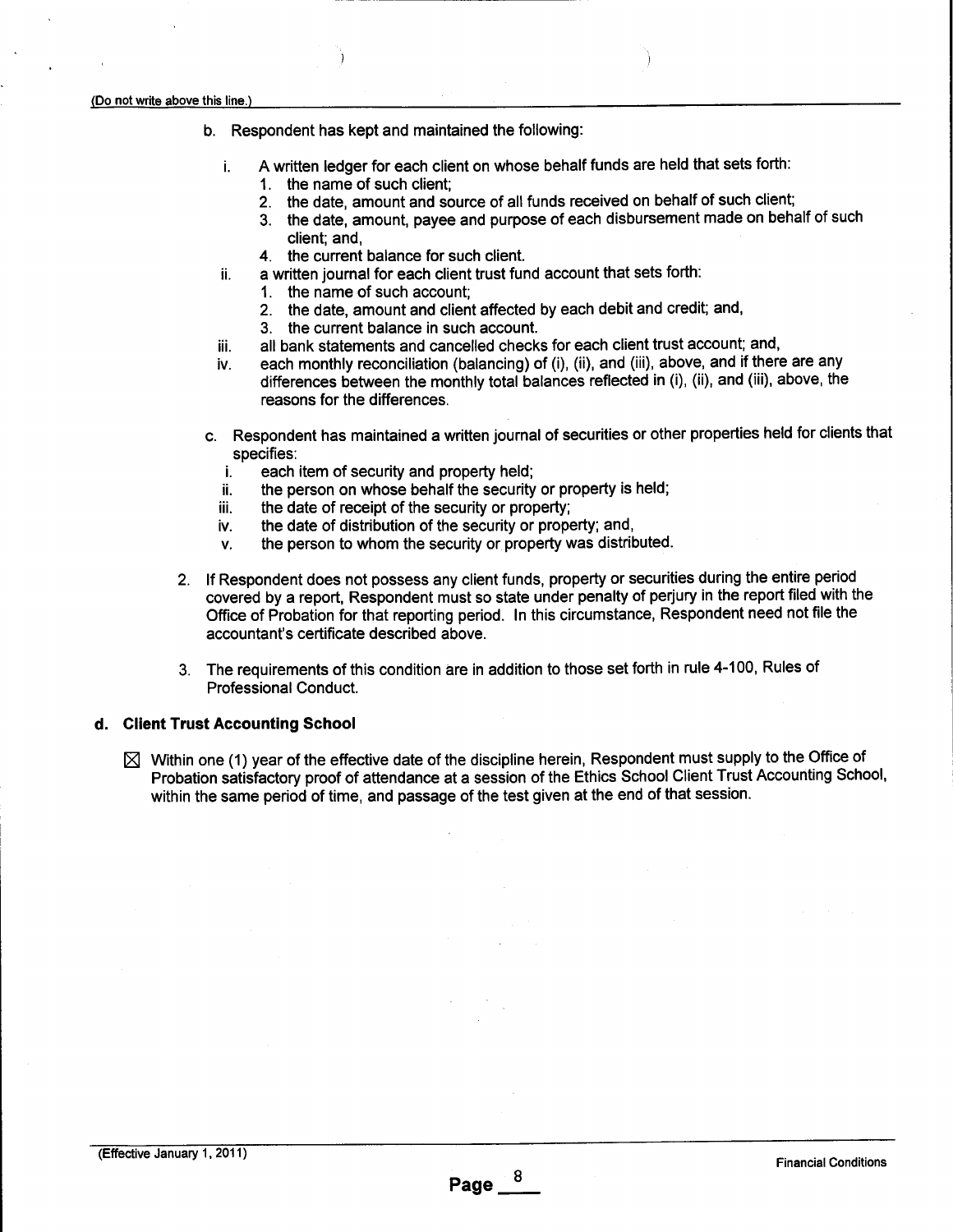### ATTACHMENT TO

### STIPULATION RE FACTS, CONCLUSIONS OF LAW AND DISPOSITION

IN THE MATTER OF: MICHAEL JOEL KELLY

CASE NUMBER: 13-O-17537

#### FACTS AND CONCLUSIONS OF LAW.

Respondent admits that the following facts are true and that he is culpable of violations of the specified statutes and/or Rules of Professional Conduct.

### Case No. 13-O-17537 (State Bar Investigation)

FACTS:

1. On October 15, 2013, Wade and Linda Cross (the "Crosses") hired Respondent to appear on behalf of the Crosses at an October 17, 2013 hearing in Kern County concerning a pending domestic violence restraining order involving the Crosses. The terms of employment called for the Crosses to pay Respondent \$517.50.

2. On October 17, 2013, after appearing at the hearing on behalf of the Crosses, Respondent charged and collected his earned legal fees by requesting the Crosses to pay \$517.50 to Respondent using an attachment to his smartphone that enabled Respondent to charge and collect legal fees by having clients swipe their credit cards on the attachment.

3. On October 17, 2013, Respondent had the Crosses make a credit card payment for Respondent's earned legal fees through Respondent's smartphone attachment, which caused an electronic deposit of \$517.50 to be made instantly into Respondent's client trust account at Bank of America.

CONCLUSIONS OF LAW:

4. By causing his earned legal fees paid by the Crosses to be deposited into his client trust account, Respondent deposited and commingled funds belonging to Respondent into in a bank account labeled "Trust Account," "Client's Funds Account" or words of similar import, in willful violation of Rules of Professional Conduct, rule 4-100(A).

 $III$  $III$  $III$  $III$  $III$  $III$  $III$  $III$  $III$ 

9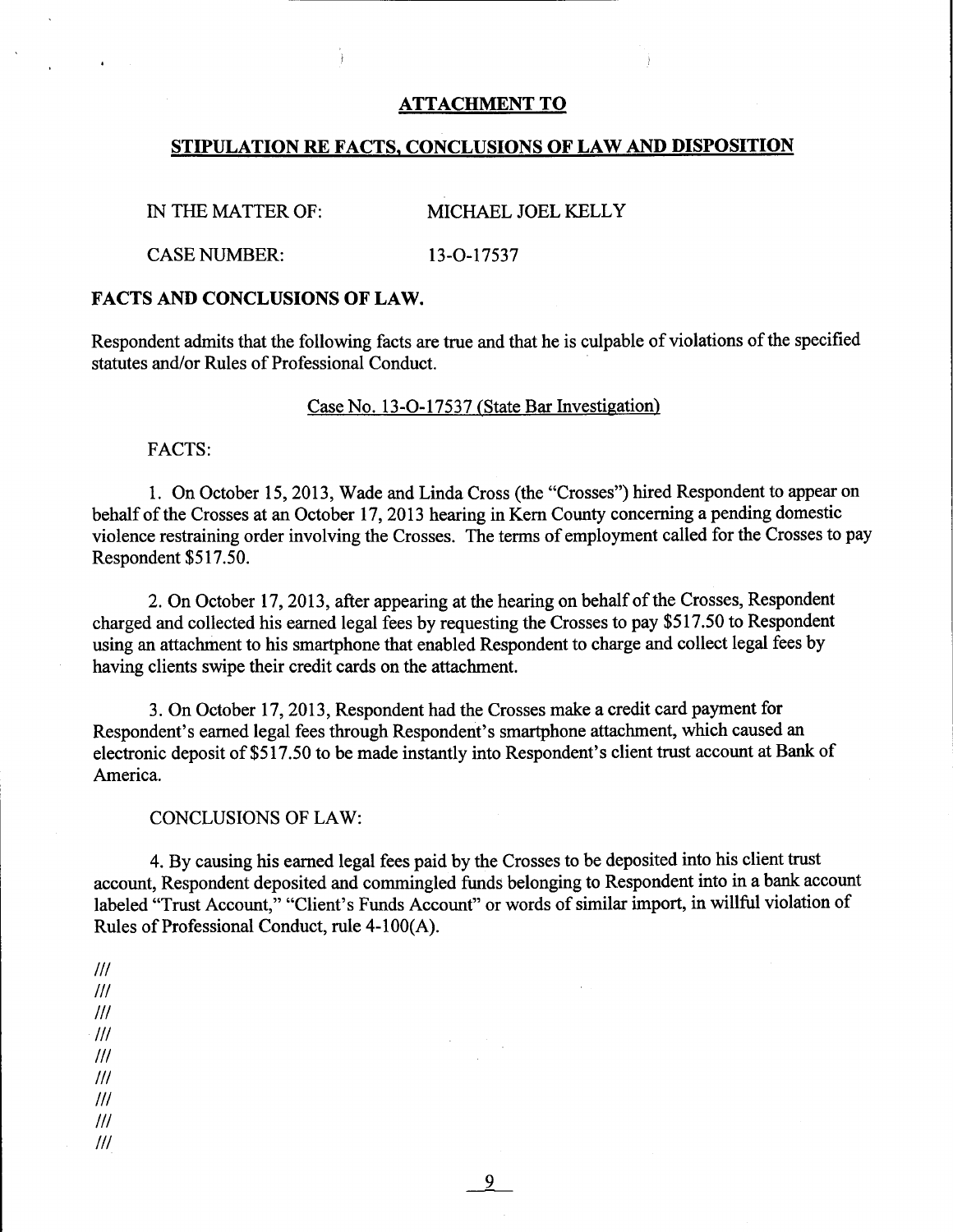# MITIGATING **CIRCUMSTANCES.**

### **Additional Mitigating Circumstances:**

**Lack of Prior Record of Discipline Over Many Years of Practice: Respondent has** no prior record of discipline since being admitted on December 3, 1982, but the current misconduct is serious because it involves Respondent's mismanagement of his client trust account. Accordingly, while he is not entitled to mitigation under standard  $1.6(a)$ , Respondent's more than 30 years of discipline-free practice prior to the instant misconduct is entitled to significant mitigation. *(Hawes v. State Bar* (1990) 51 Cal.3d 587, 596 [more than 10 years of discipline-free practice entitled to significant mitigation].)

**Pre-filing Stipulation:** Respondent has cooperated with the State Bar by entering into the instant stipulation fully resolving the matter at an early stage in the disciplinary process without the necessity of a trial, thereby saving State Bar resources. *(Silva-Vidor v. State Bar* (1989) 49 Cal.3d 1071, 1079 [where mitigative credit was given for entering into a stipulation as to facts and culpability].)

#### **AUTHORITIES SUPPORTING DISCIPLINE.**

The Standards for Attomey Sanctions for Professional Misconduct "set forth a means for determining the appropriate disciplinary sanction in a particular case and to ensure consistency across cases dealing with similar misconduct and surrounding circumstances." (Rules Proc. of State Bar, tit. IV, Stds. for Atty. Sanctions for Prof. Misconduct, std. 1.1. All further references to Standards are to this source.) The Standards help fulfill the primary purposes of discipline, which include: protection of the public, the courts and the legal profession; maintenance of the highest professional standards; and preservation of public confidence in the legal profession. (See std. 1.1; *In re Morse* (1995) 11 Cal.4th 184,205.)

Although not binding, the standards are entitled to "great weight" and should be followed "whenever possible" in determining level of discipline. *(ln re Silverton* (2005) 36 Cal.4th 81, 92, quoting *In re Brown* (1995) 12 Cal.4th 205,220 and *In re Young* (1989) 49 Cal.3d 257, 267, fn. 11.) Adherence to the standards in the great majority of cases serves the valuable purpose of eliminating disparity and assuring consistency, that is, the imposition of similar attorney discipline for instances of similar attorney misconduct. *(In re Naney* (1990) 51 Cal.3d 186, 190.) If a recommendation is at the high end or low end of a Standard, an explanation must be given as to how the recommendation was reached. (Std. 1.1.) "Any disciplinary recommendation that deviates from the Standards must include clear reasons for the departure." (Std. 1.1; *Blair v. State Bar* (1989) 49 Cal.3d 762, 776, fn. 5.)

In determining whether to impose a sanction greater or less than that specified in a given Standard, in addition to the factors set forth in the specific Standard, consideration is to be given to the primary purposes of discipline; the balancing of all aggravating and mitigating circumstances; the type of misconduct at issue; whether the client, public, legal system or profession was harmed; and the member's willingness and ability to conform to ethical responsibilities in the future. (Stds. 1.7(b) and (c).)

In this matter, Respondent admits to committing a single act professional misconduct, which triggers the application of Standard 2.2(a). Standard 2.2(a) provides that actual suspension of three (3) months is appropriate for commingling. Using a client trust account for personal purposes constitutes a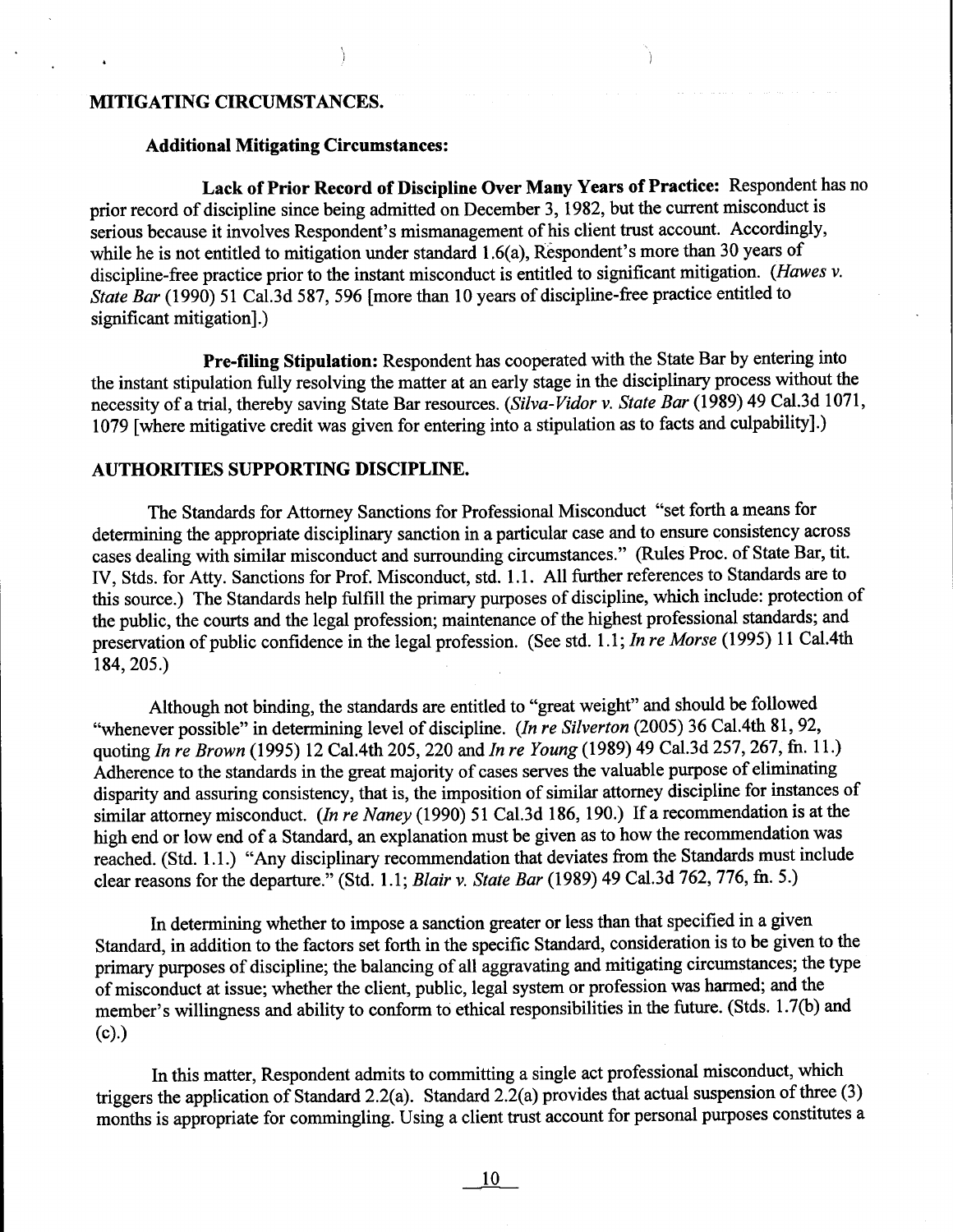violation of the Rules of Professional Conduct, rule 4-i00(A). (See *Doyle v, State Bar* (1982) 32 Cal.3d. 12, 22-23 [rule 4-100 "bars use of the trust account for personal purposes"].)

While Standard 2.2(a) calls for a three-month actual suspension, under the current circumstances, there is a compelling justification and reason to deviate from Standard 2.2(a) and impose lesser discipline. (See, *In re Silverton, supra,* 36 Cal.4th at p. 92.) Standard 1.7(c) states that "If mitigating circumstances are found, they should be considered alone and in balance with any aggravating circumstances, and if the net effect demonstrates that a lesser sanction is needed to fulfill the primary purposes of discipline, it is appropriate to impose or recommend a lesser sanction than what is otherwise specified in a given Standard." Here, Respondent's misconduct must be viewed in light of his lengthy discipline-free record of practice and the lack of aggravating circumstances present. Respondent is entitled to significant mitigation in light of his lack of prior discipline in over thirty years prior to the instant misconduct. There is no evidence that Respondent failed to maintain or misappropriated client funds, used client funds to pay his personal expenses, or that any client was harmed as a result of Respondent's misconduct. Moreover, the type of misconduct is isolated and limited to a single instance of commingling. The fact that Respondent completed the State Bar Client Trust Accounting course in August 2008, and he is willing to take the course again and his early acknowledgment of commingling demonstrate his willingness and ability to conform to his ethical responsibilities.

Accordingly, a two (2) year stayed suspension and a two (2) year probation with conditions including his required attendance and completion of the State Bar client trust accounting course is appropriate discipline to protect the public, the courts and the legal profession, maintain high professional standards by attorneys and preserve public confidence in the legal profession.

### COSTS OF DISCIPLINARY PROCEEDINGS.

Respondent acknowledges that the Office of the Chief Trial Counsel has informed Respondent that as of November 20, 2014, the prosecution costs in this matter are approximately \$2,992. Respondent further acknowledges that should this stipulation be rejected or should relief from the stipulation be granted, the costs in this matter may increase due to the cost of further proceedings.

#### **EXCLUSION FROM MCLE CREDIT**

Pursuant to rule 3201, Respondent may not receive MCLE credit for completion of State Bar Ethics School and Client Trust Accounting School. (Rules Proc. of State Bar, rule 3201.)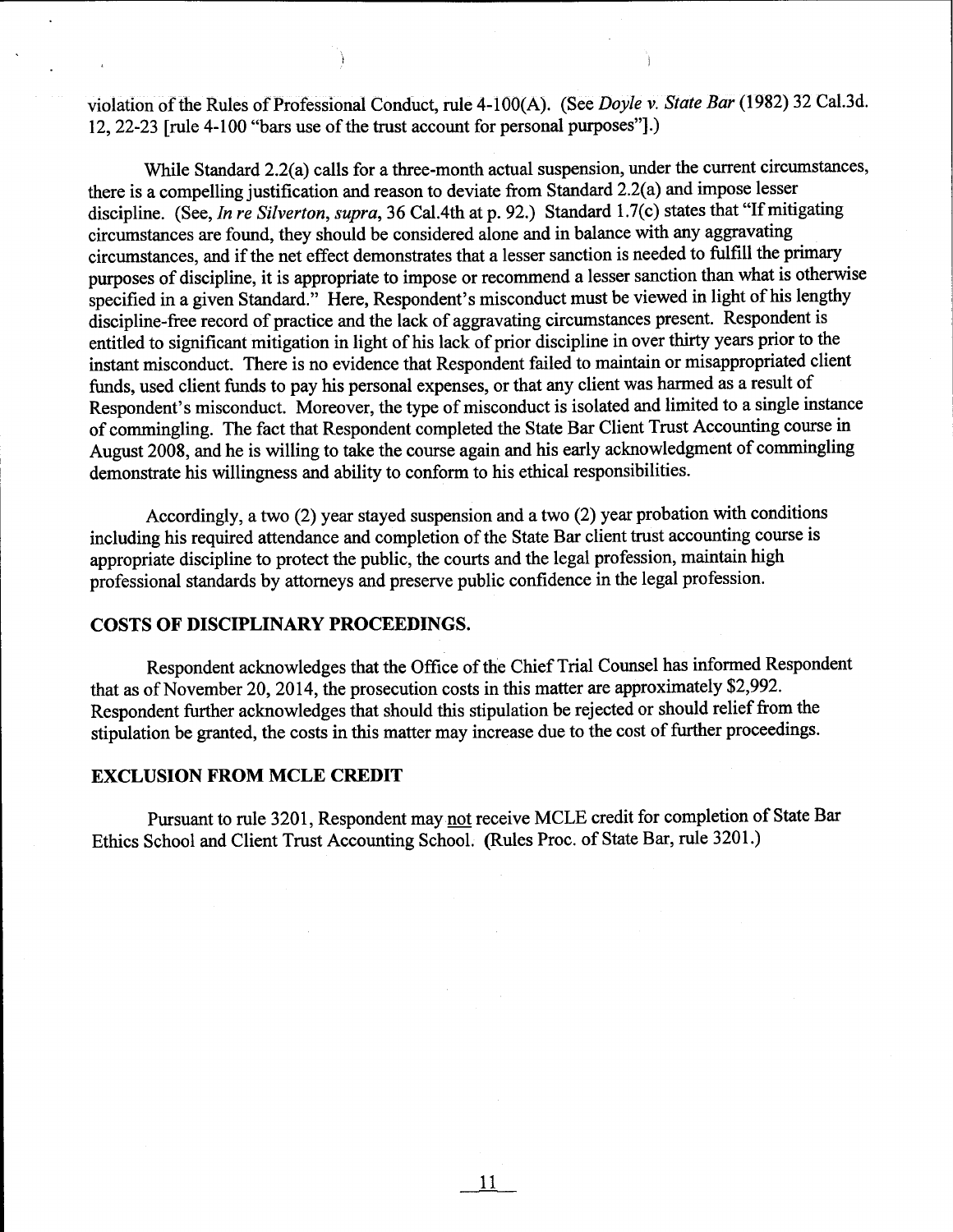| (Do not write above this line.)                                                                                                              |                               |  |
|----------------------------------------------------------------------------------------------------------------------------------------------|-------------------------------|--|
| In the Matter of:<br>MICHAEL JOEL KELLY                                                                                                      | Case number(s):<br>13-O-17537 |  |
| SIGNATURE OF THE PARTIES<br>By their cinnatures helpy the parties and their counsel, as applicable, signify their agreement with each of the |                               |  |

Ì

By their signatures below, the parties and their counsel, as applicable, signify their agreement with each of the recitations and each of the terms and conditions of the Appulation Rel Facts, Conclusions of Law, and Disposition.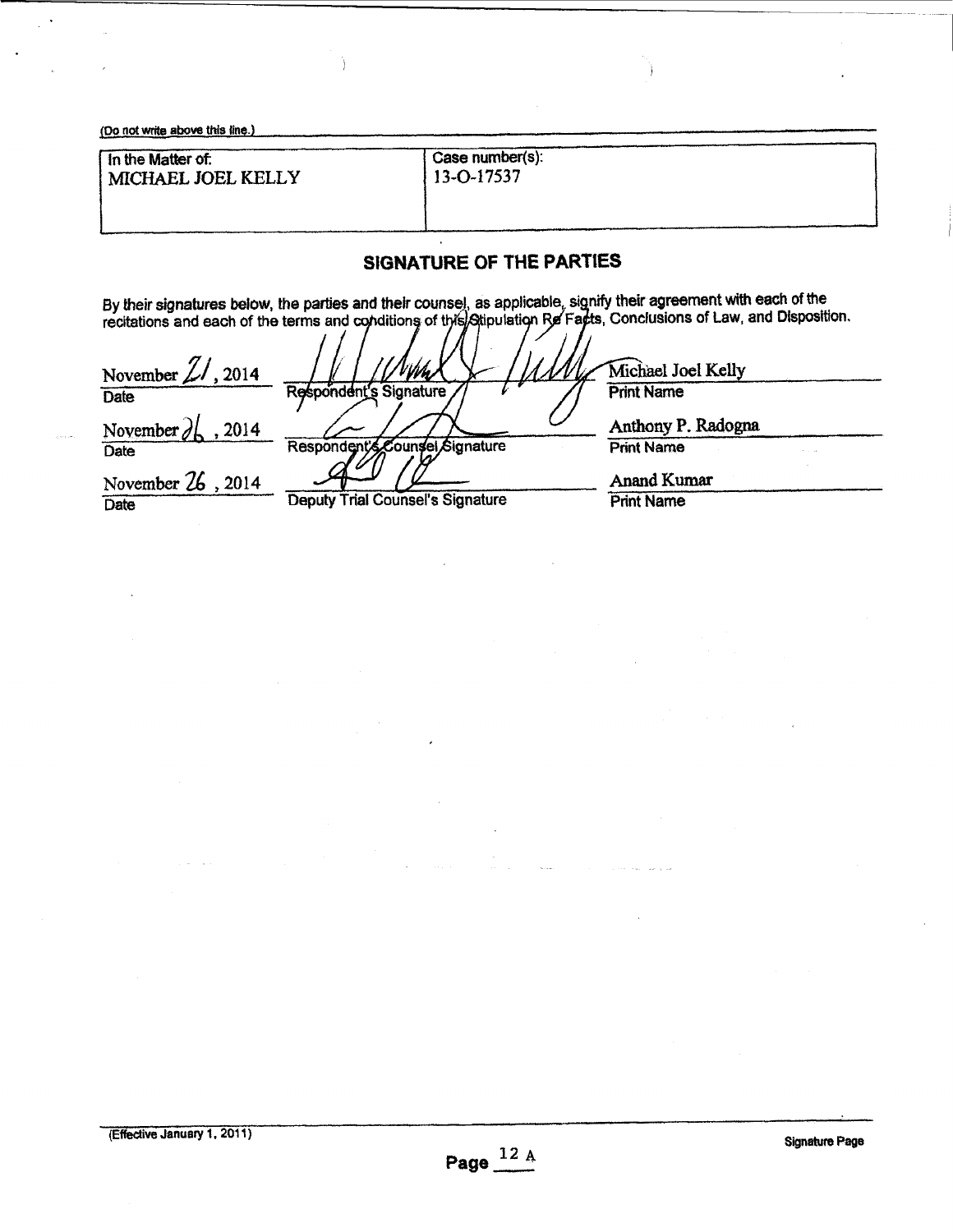| (Do not write above this line.)         |                               |  |
|-----------------------------------------|-------------------------------|--|
| In the Matter of:<br>MICHAEL JOEL KELLY | Case number(s):<br>13-O-17537 |  |
|                                         |                               |  |

Y

# **SIGNATURE OF THE PARTIES**

By their signatures below, the parties and their counsel, as applicable, signify their agreement with each of the recitations and each of the terms and conditions of this Stipulation Re Facts, Conclusions of Law, and Dispo

| November $\mathbb{Z}/$ , 2014 |                                         | Michael Joel Kelly |
|-------------------------------|-----------------------------------------|--------------------|
| Date                          | Respondent's Signature                  | <b>Print Name</b>  |
| 2014<br>November $q$          |                                         | Anthony P. Radogna |
| <b>Date</b>                   | Respondent's Counsel Signature          | <b>Print Name</b>  |
| 2014<br>November              |                                         | <b>Anand Kumar</b> |
| Date                          | <b>Deputy Trial Counsel's Signature</b> | <b>Print Name</b>  |

有些。4分 ਿੱਲੀ ਦ

 $\frac{A_1(\xi_1,\xi_2)}{\xi_1}=\frac{1}{2}\frac{1}{2}\left[\frac{1}{2}\left(\frac{\xi_1+\xi_2}{2}\right)\left(\frac{\xi_1+\xi_2}{2}\right)\right]\left[\frac{1}{2}\left(\frac{\xi_1+\xi_2}{2}\right)\right]$ 

 $\sim$   $2$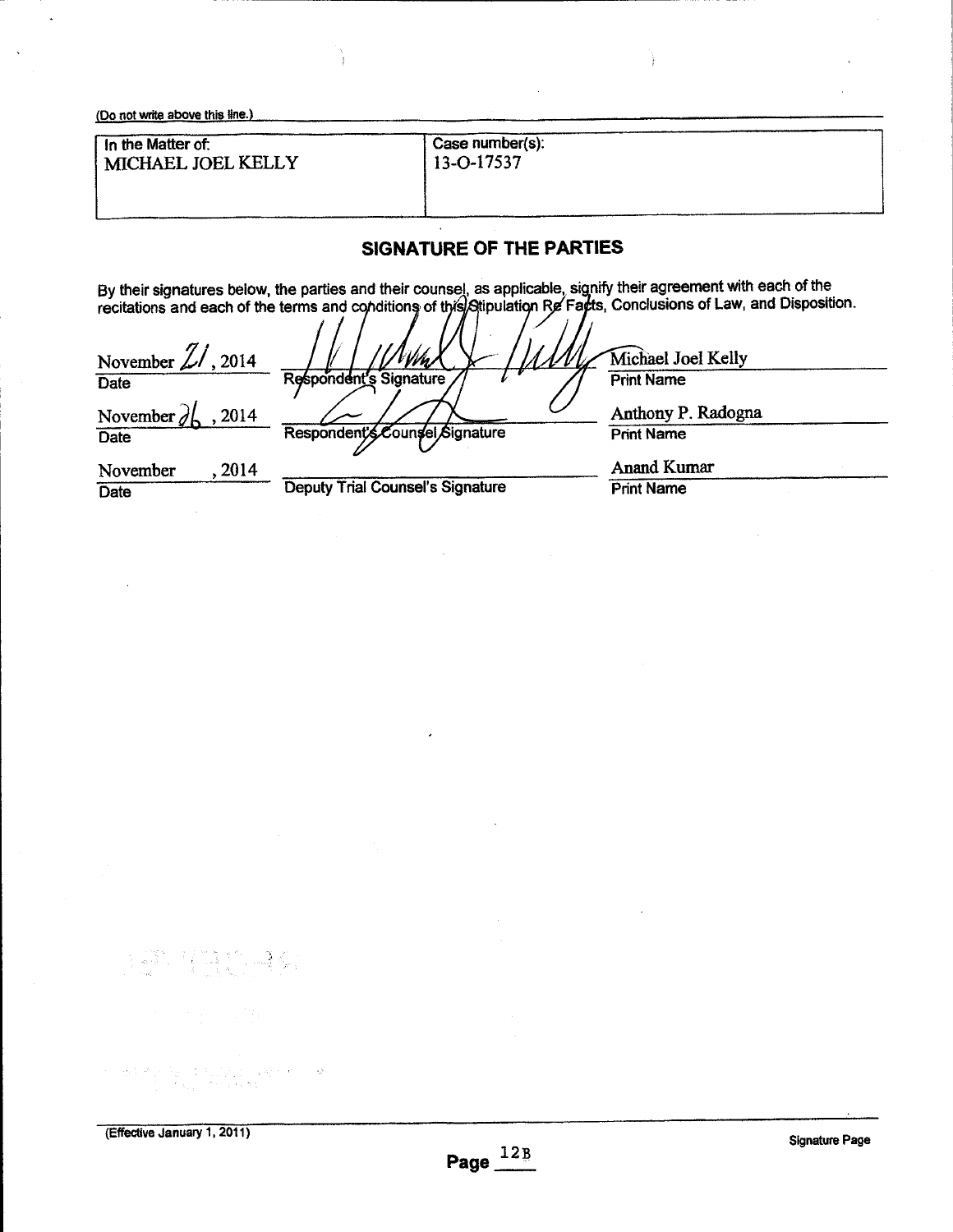| In the Matter of:  | Case Number(s):  |
|--------------------|------------------|
| MICHAEL JOEL KELLY | $13 - 0 - 17537$ |
|                    |                  |

### **STAYED SUSPENSION ORDER**

Finding the stipulation to be fair to the parties and that it adequately protects the public, IT IS ORDERED that the requested dismissal of counts/charges, if any, is GRANTED without prejudice, and:



The stipulated facts and disposition are APPROVED and the DISCIPLINE RECOMMENDED to the Supreme Court.

The stipulated facts and disposition are APPROVED AS MODIFIED as set forth below, and the П DISCIPLINE IS RECOMMENDED to the Supreme Court.

All Hearing dates are vacated.

The parties are bound by the stipulation as approved unless: 1) a motion to withdraw or modify the stipulation, filed within 15 days after service of this order, is granted; or 2) this court modifies or further modifies the approved stipulation. (See rule 5.58(E) & (F), Rules of Procedure.) The effective date of **this disposition is the** effective date of the Supreme **Court order** herein, normally 30 days after file date. (See rule 9.t 8(a), California Rules of Court.)

 $P_{\text{C}}$   $\Omega$  $201$ 

**Date** 

Judge of the State Bar Court

**LUCY ARMENDARIZ**